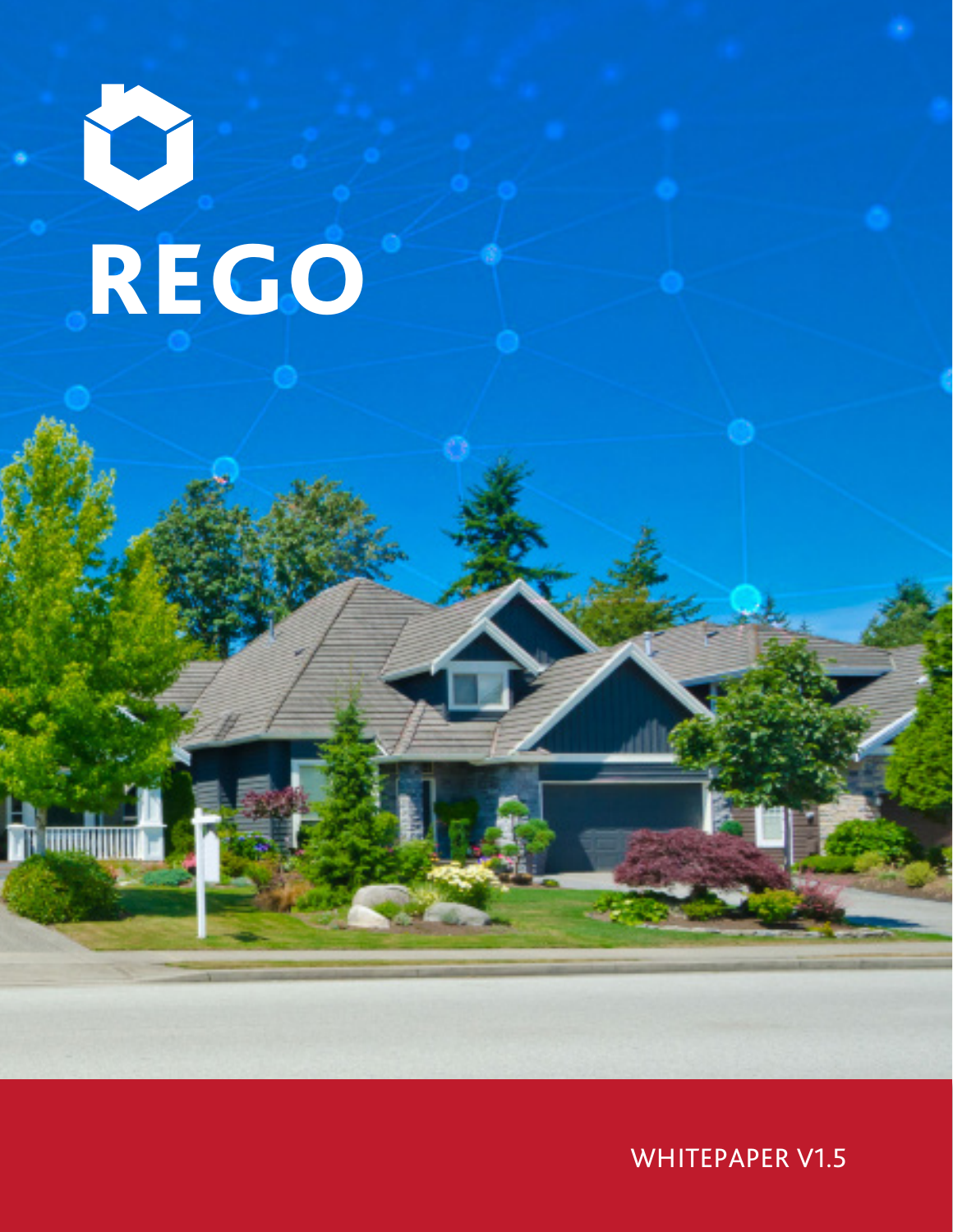# **TABLE OF CONTENTS**

 $\bullet$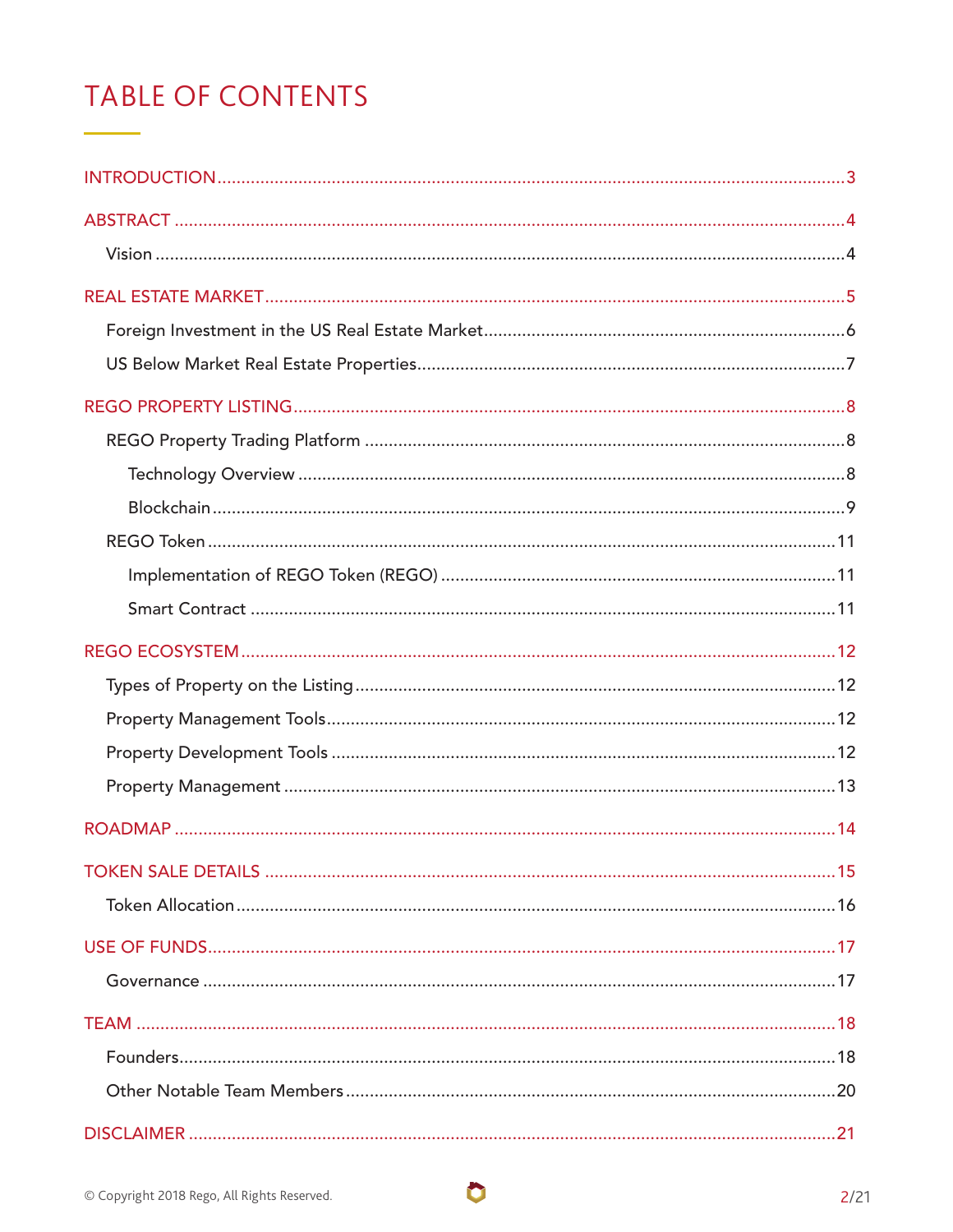# INTRODUCTION

Cryptocurrencies and other blockchain-based technologies have the potential to transform the real estate industry. This paper outlines a vision for a new crypto-currency, a trading platform and software applications for the real estate industry based on state of the art blockchain technology. This vision was created by the REGO team which consists of experienced real estate investors, professionals and technologists who plan to revolutionize the industry.



REGO stands for "Real Estate To Go" which alludes to the ease of conducting real estate transactions with blockchain technology based property trading platform and applications. Such technologies will make the buying, selling, management and development of real estate properties more efficient, secure and with lower costs.

*This document focuses on a general overview of the proposed technology and its uses.*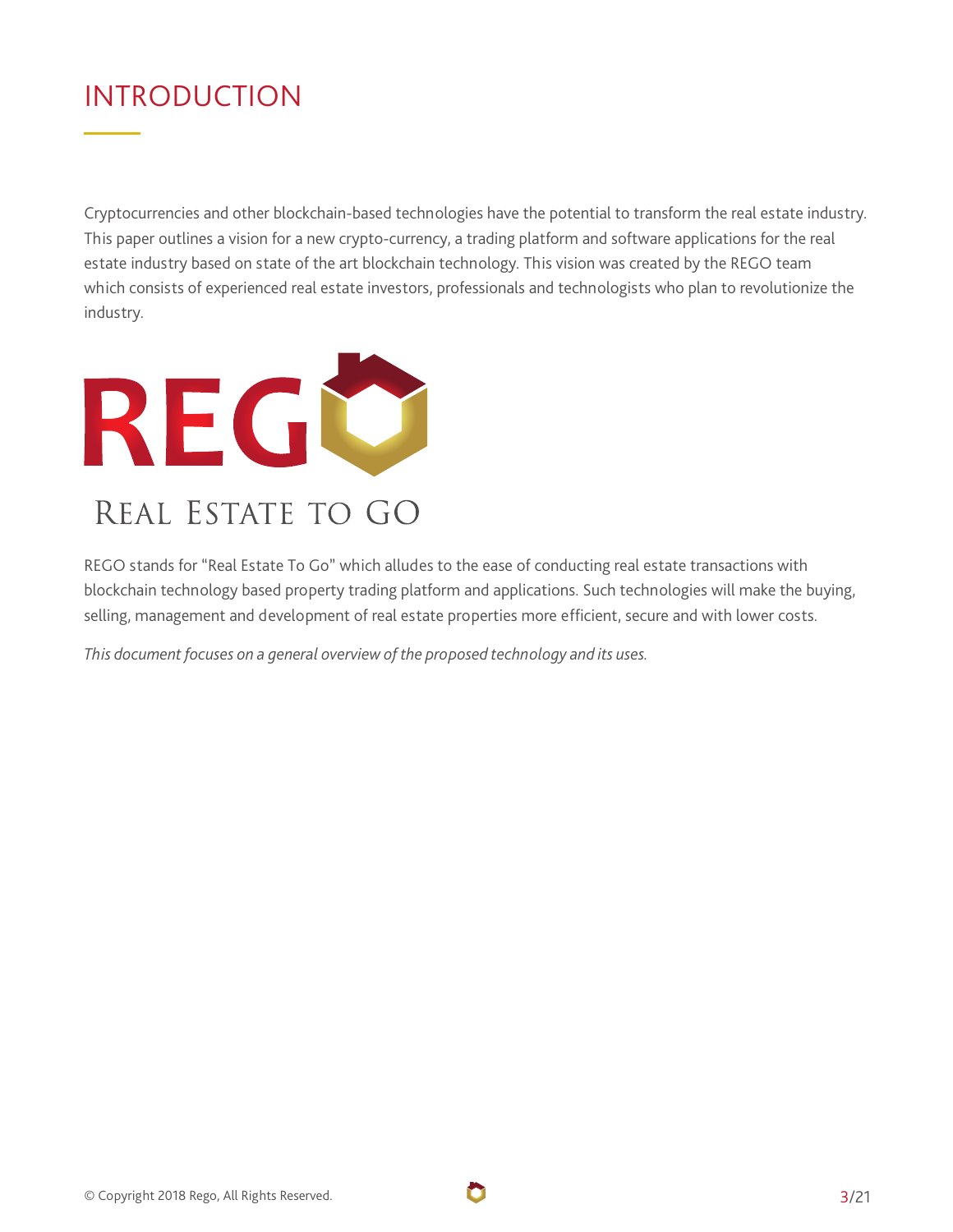# ABSTRACT

Key challenges for foreign investors in today's real estate market include the lack of top quality and reliable property listing platforms, and dealing with the time consuming, error prone and costly processes in acquiring, managing and funding of properties.

This White Paper will describe how REGO, an innovative real estate property sourcing, listing and technology firm is launching the REGO crypto token, blockchain technology-based trading platform and applications for the real estate market to revolutionize the trading, management and investing of real estate properties, especially for foreign investors. REGO utility tokens can be used as currency in the acquisition of certain properties listed on the trading

platform and for access to the blockchain based applications. Usage of REGO tokens will significantly expedite, securitize and reduce the costs of the aforementioned processes.

REGO can also offer unique services to assist foreign investors in making property investments in the US and other countries. Such services will minimize the challenges of time and costs in acquiring and managing of properties purchased from our platform.

## **Vision**

To build the most disruptive blockchain technologybased property trading platform and associated applications to revolutionize the real estate industry.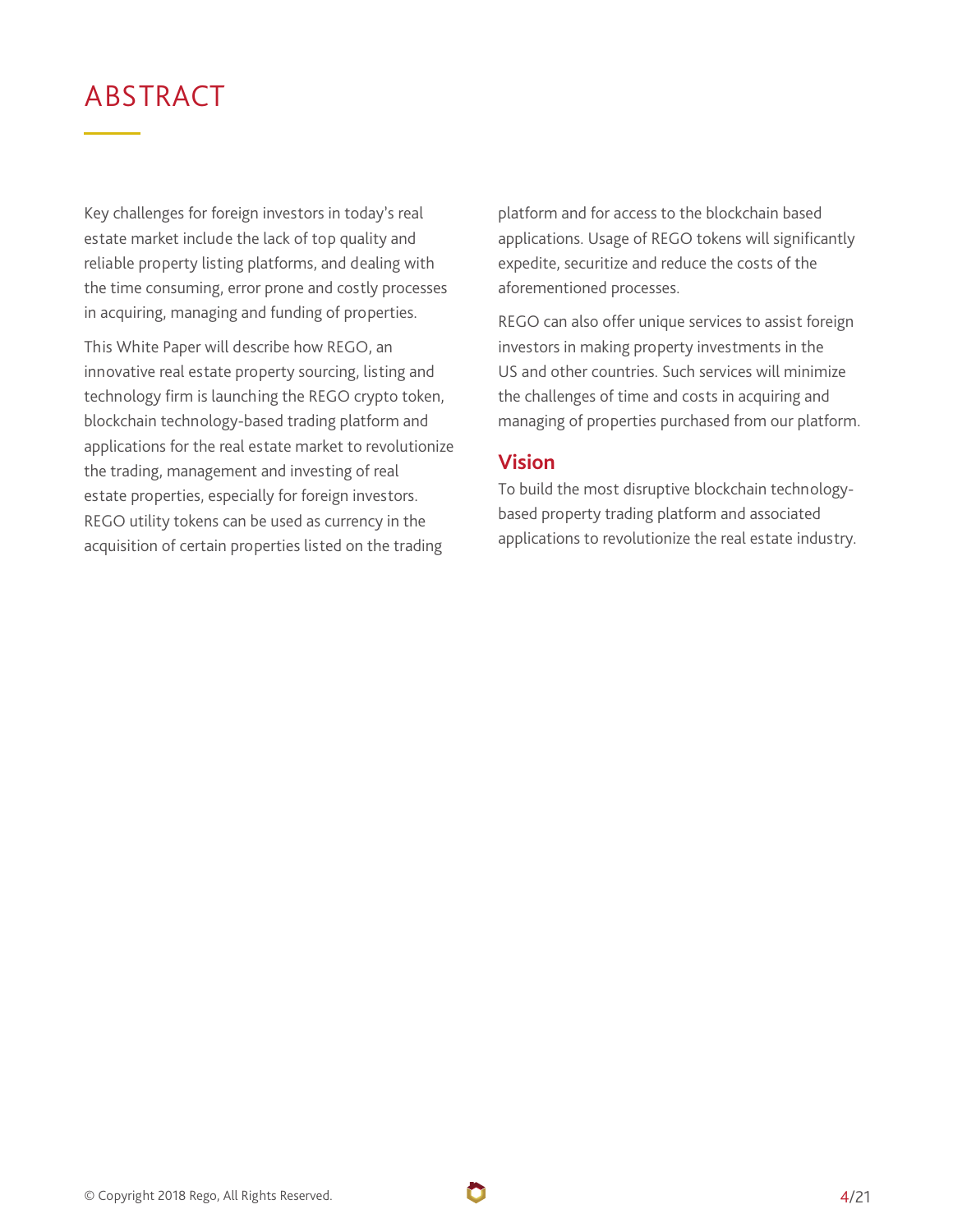# REAL ESTATE MARKET

The advantages of real estate, which includes a low correlation to other financial assets and relatively high and stable income returns, have come into greater focus by private and institutional investors. Investors are drawn to real estate as traditional fixed-income investments. With the current market size of \$217 trillion, real estate remains the largest asset class

globally while also being the most imperfect. Many have attempted and failed to reduce the inefficiencies in the market space. As a result, real estate investors come across the same problems involving law, tax, payments, maintenance services, management, deterioration, and more.



## https://www.extension.harvard.edu/inside-extension/ how-use-real-estate-trends-predict-next-housingbubble

A key consideration is that real estate properties run on life cycles. The life cycles of different economic zones in the world happen at different times. For example, when certain countries are enjoying high growth, other countries may be struggling to survive and vice versa. As the scale of real-estate development in emerging markets rises, so too does the proportion available for private investment. Over the past two decades, in developed markets, the share of investable real estate as a percentage of GDP has been stable at 40-50 percent. However, in emerging markets, the percentage is growing, and so

investors should look to invest in different economies

*Source: Mueller, Real Estate Finance, 1995.*

to maximize return. As with most investments, it is critical to diversify the real estate economies in which one invests in order to achieve success.

Access to quality real estate properties, which are below market value and generate high yield is limited. There are additional challenges for international investors. Cross border fund transfers for real estate transactions take time and incur expensive banking fees. Information related to real estate transactions, property management and development under the current systems are error prone and take time to process and research. Dealing with legal and tax compliance issues in a foreign country further complicates the property investment process.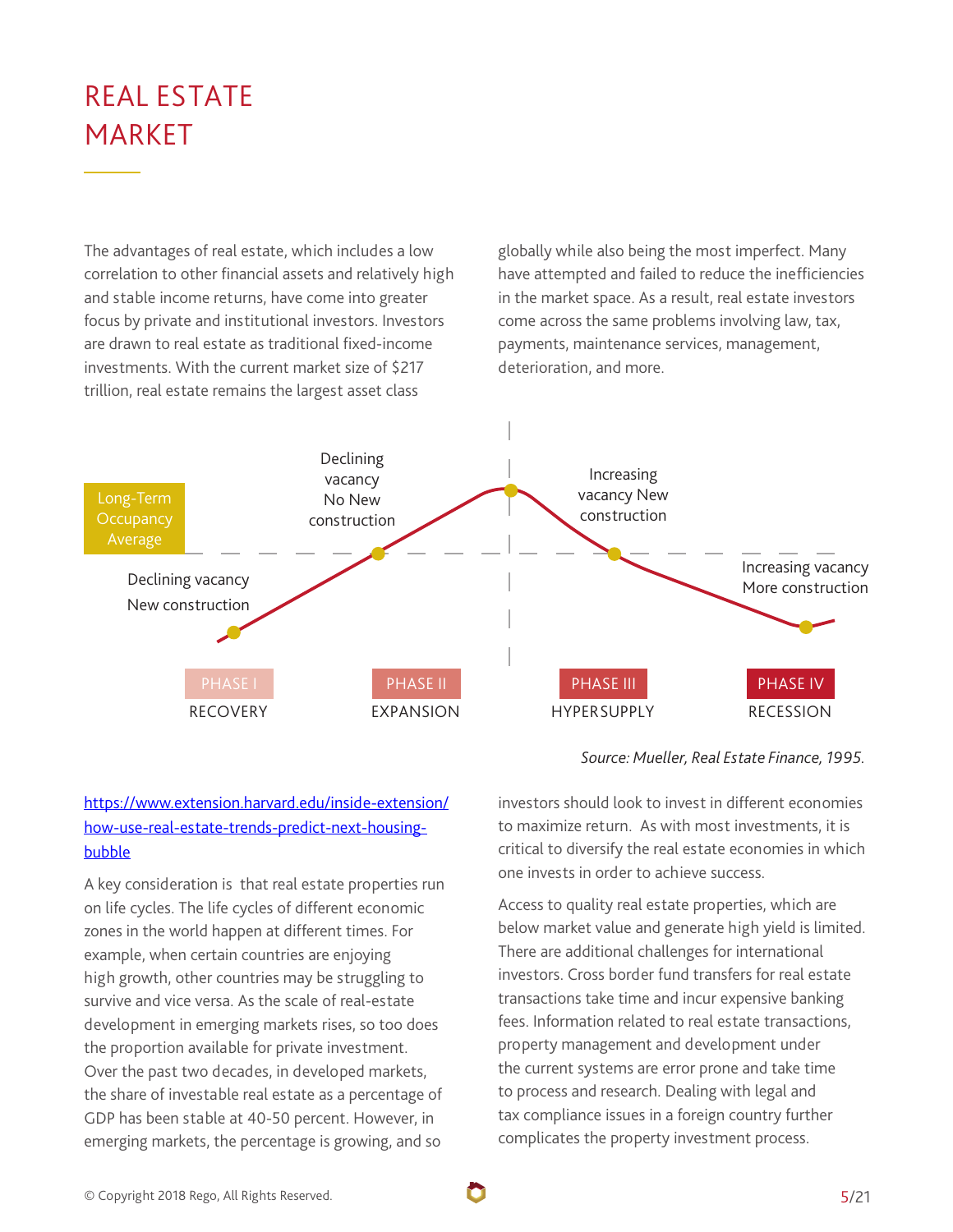## **Foreign Investment in the US Real Estate Market**

Overseas property investment can be beneficial because it allows property investors to diversify their investment portfolio. This will minimize the risk because you are spreading it out over several markets that are unlikely to perform badly at the same time. The US Real Estate Market is especially appealing because it offers a wide range of Below Market Value properties which will be discussed later on in this paper.



# **Real House Price Growth in 2016**

*Source: IMF Global Housing Watch. The annual Percent change is computed based on the latest available data for the quarter in 2016.*

Overseas investment in the U.S. real estate market has exploded in the past year as it reached a new high in 2017. Between April 2016 and March 2017 foreign buyers and recent immigrants purchased \$153 billion in residential property. For context, this is an increase of 49% from 2016's \$102.6 billion. One reason for the explosion in investment is the affordability of

homes in the US relative to those in the countries of the US's biggest foreign investors. As can be seen In the chart above, the real estate price growth in 2016 was larger in Canada, UK, China, German and Mexico. Another reason for the growth in investment is the current strength of foreign currencies against the U.S. dollar. However, as the strength of foreign currencies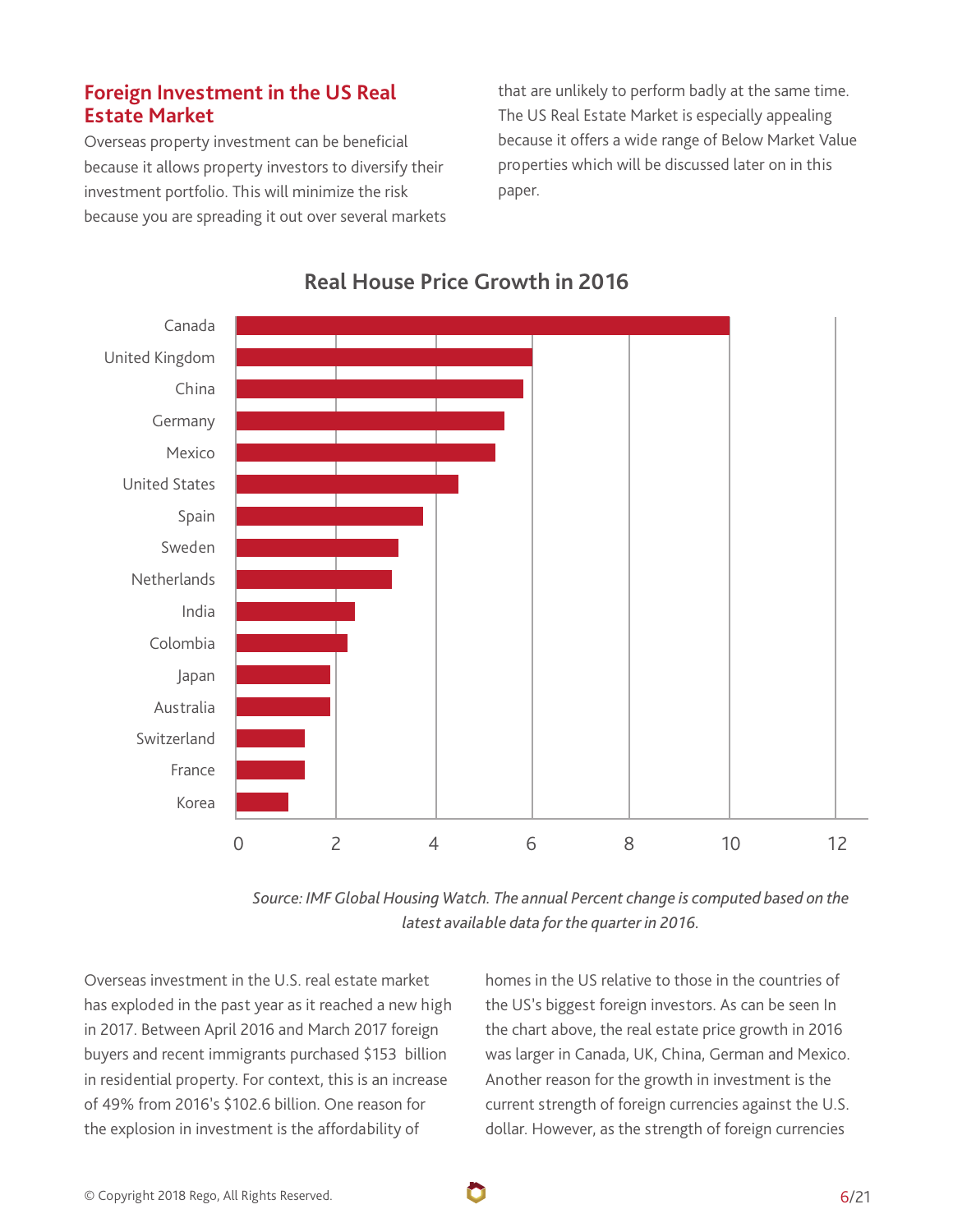may not hold, REGO allows foreign investors to purchase property in U.S. dollars with significantly less depreciation in value.

80% of foreign market investment came from 5 countries - China, Singapore, Canada, Germany and Japan. This concentration of investment between a small subset of countries demonstrates the difficulty foreign investors face when trying to invest in the US real estate market. REGO's blockchain based technology offers a secure way for investors to circumvent the intricacies of purchasing properties directly. Other difficulties for foreign investors include not having a US based presence.

## https://www.nar.realtor/sites/default/files/ documents/2017-Profile-of-International-Activity-in-US-Residential-Real-Estate.pdf

## **US Below Market Real Estate Properties**

Below Market Value (BMV) properties are residential properties available for sale at a price below their actual market value. This happens because sellers are in a situation that requires immediate liquidation of funds for various reasons; divorce, financial difficulty, relocation etc. Selling a home below market value

means the owner can dispose of their property quickly, without going through a complicated and lengthy process.

Investing in Below Market Value properties requires active research, careful screening, and a rigorous management process to ensure the properties are maintained cost efficiently and have stable rental income. However, it is an excellent way for property investors to maximize return on their investment as they are effectively purchasing a property with Instant Equity built in. This also means reduced risks, and higher potential of future property appreciation at a smaller initial investment. For example, a property worth \$100,000 on the open market can be bought through the REGO platform at \$75,000. The property investor can benefit from \$25,000 instant equity from day one.

In the last 5 years, below market prices for single family homes have become increasingly accessible to investors who can pay for them without relying on bank loans. Some of these homes can be sourced with little or no work to be done with some even coming with tenants. These types of properties can be available in the REGO platform.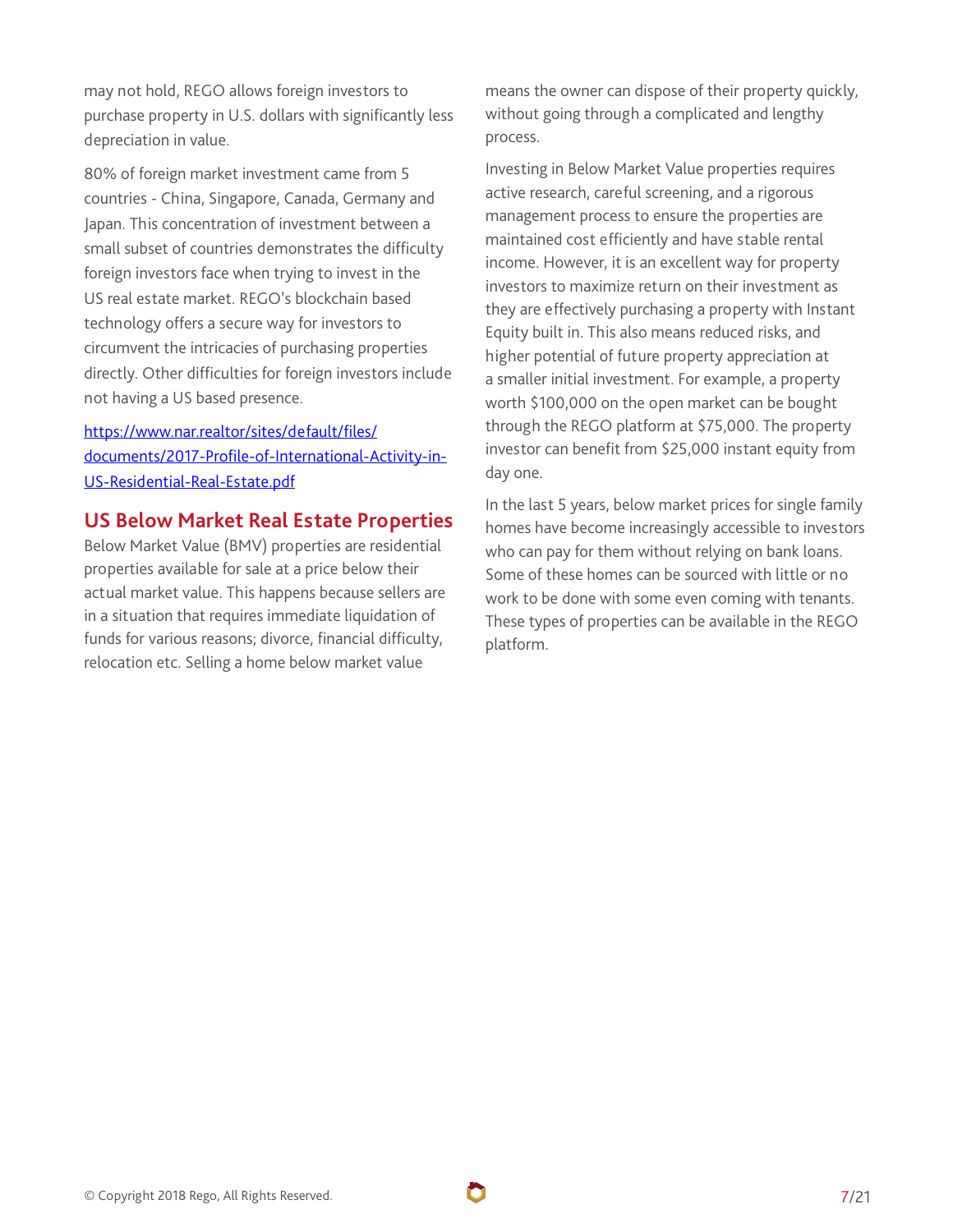# REGO PROPERTY LISTING

Access to quality real estate properties, especially for those that have below market pricing or replacement value, has traditionally not been available to offshore investors because information on these properties is usually not transparent. REGO reflects its founders' belief that investors should be able to source properties with good value to returns. REGO is set up to take advantage of the well-established founder's network and process for sourcing properties at below market prices to be listed for serious real estate investors from around the world.

Our team of real estate experts who have many years of experience in the property investment sector will carefully screen high yield real estate investment properties to be listed on the REGO platform for buyers. With ongoing expansion of the real estate team and network, REGO will provide investors with a growing number of quality listings from all over the globally.

## **REGO Property Trading Platform**

Our trading platform supported by state of the art blockchain technology, will allow investors from around the world to execute the purchase quickly and securely. Purchase payments can be made with Bitcoin, Ethereum, and other major cryptocurrencies including REGO tokens seamlessly. REGO tokens were created for facilitating overseas property transactions and management as well as eliminate cumbersome banking process and high fees involved with these transactions. REGO tokens will be executed with Ethereum based smart contract technology to eliminate errors and documented on the decentralized and distributed ledger of blockchain to assure transparency and immutability.

#### *Technology Overview*

The REGO Platform includes both mobile and webbased applications built for purposes of transacting real estate in a decentralized way. This network is governed by Ethereum smart contracts, implementing and enforcing rules for entities to interact in property ownership or records history.

Ethereum platform with its virtual machine (EVM) is currently the most established blockchain-based distributed computing platform with smart contract functionality and is industry standard for issuing custom digital assets. It powers the contracting aspects of the REGO Platform. The platform will utilize smart contracts and implement complex issuance rules executed by EVM to manage voting, escrow, property agreements and other auxiliary contracts. The REGO platform will be a bridge to communicate with the Ethereum-based smart contract infrastructure.

Also, each user signed up on the REGO platform will be given a REGO Property Wallet. The transaction documents and title deed will be stored in the REGO Property Wallet and the user will conveniently be able to view the respective ledger records of each of their properties. The development of the REGO Property Wallet will facilitate the exchange of REGO, allowing users to receive, deposit, and transfer in an easy, fast and secure way. Because REGO is an ERC-20 token, the wallet will be built to ERC standards to allow interaction on the Ethereum network.

ERC stands for Ethereum Request for Comments - an official protocol for proposing improvements to the Ethereum network. ERC-20 assets share the same receiving address as an Ethereum address. Therefore, all ERC-20 tokens transact on the same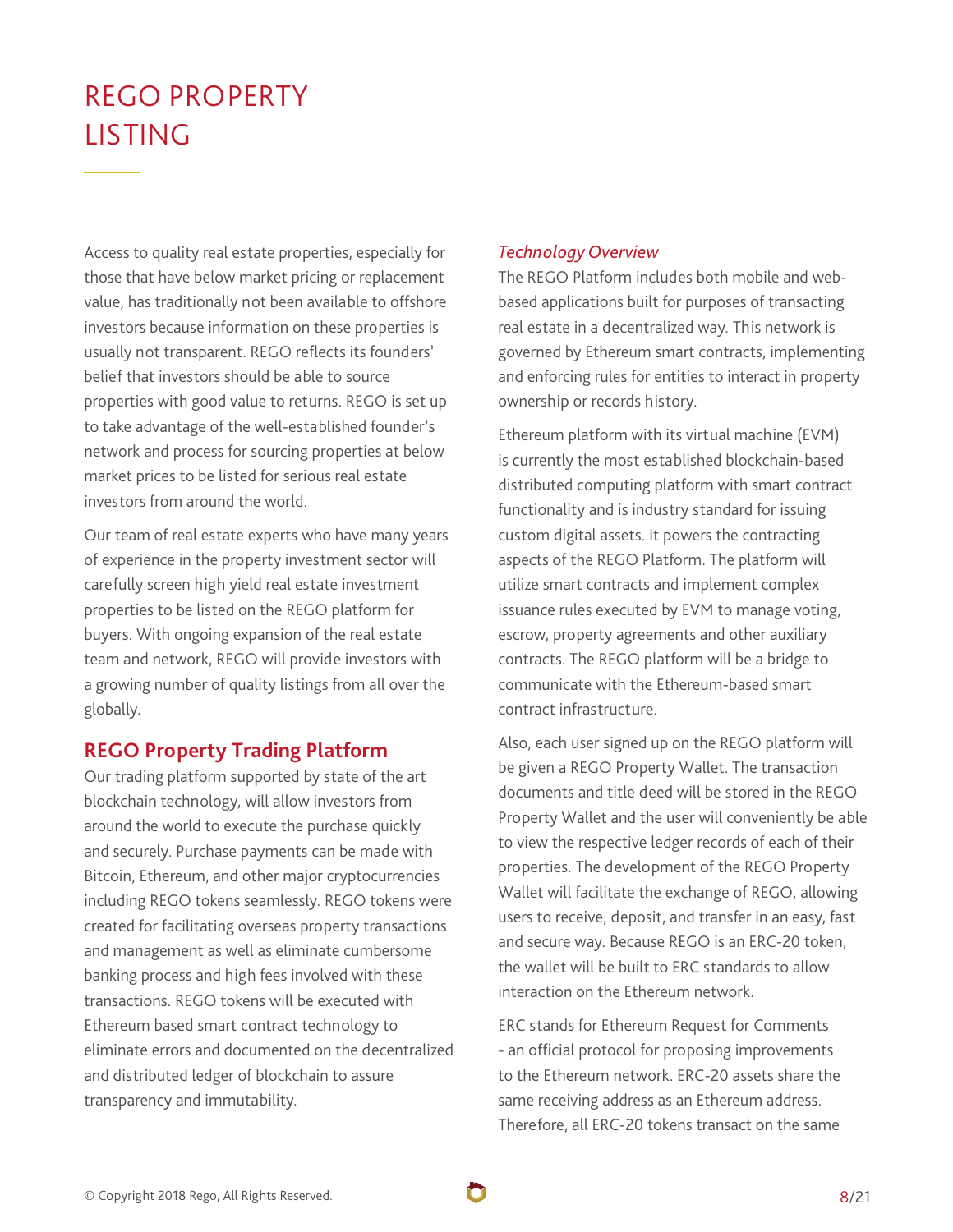network that a Ethereum wallet uses. Until the wallet is developed, any ERC-20 capable wallet can be used to store and transact REGO tokens. REGO platform will be developed and enhanced in phases over a period of time.

## *Blockchain*

## ADVANTAGES OF BLOCKCHAIN TECHNOLOGY

A blockchain is a shared, distributed, unalterable ledger. Rather than a central third party holding a record of every transaction that has taken place, in a blockchain network, multiple nodes hold complete ledgers of transactions. As a result, trust does not need to be placed in a central third party, but nodes can trust

themselves and other nodes in the system to have an accurate record of transactions that have taken place. In summary, blockchain is simply a shared distributed ledger that has the following characteristics:

- Records transactions in P2P network
- Distributed to all member nodes
- Stores transactions in blocks
- Verified transactions are linked from first block to most current block
- Past blocks unalterable

An example of what a blockchain looks like can be seen below:

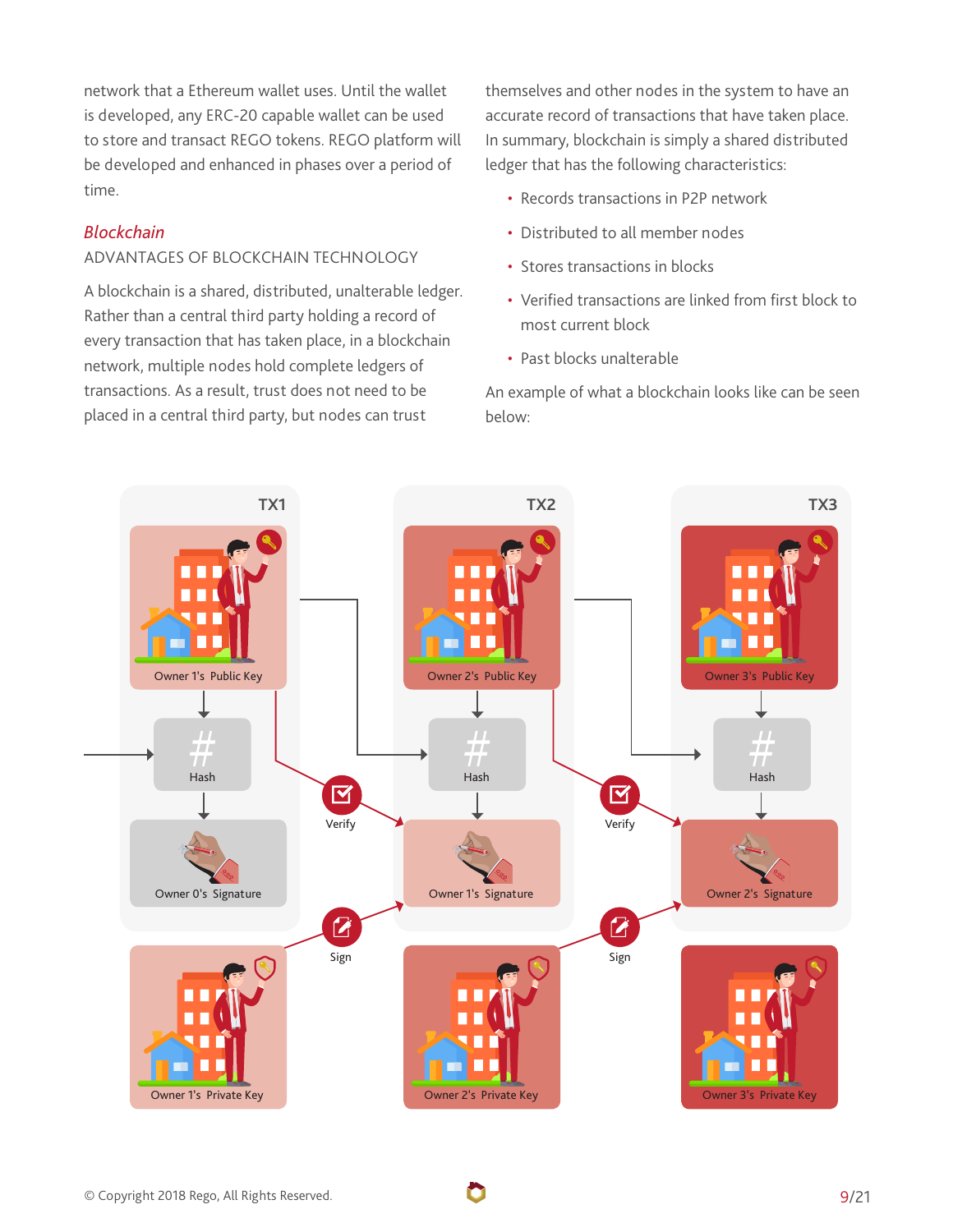Transactions are grouped together into aggregated "blocks". These blocks reference each other, starting from the very first block that was ever created on a particular blockchain, to the most current block that was added to the chain. Each block includes data from the most recent previous block added to the chain, such that they are "linked" together, giving the name blockchain. In linking blocks together in this way, if a



#### Low-Cost

Traditional methods of transferring capital incur relatively high transactional costs regardless of transaction size due to banks and financial intermediaries having to address clearing costs. Through the use of blockchain, these costs can be significantly reduced, as there is no middleman to impose fees. With a reward mechanism built into the protocol, transfers require only small transaction fees.

malicious node attempts to change a transaction that happened in the past, this would invalidate all blocks that come after it, the network would recognize that a transaction that already took place was trying to be changed, and the fraudulent transaction would be immediately invalidated. REGO will take advantage of this technology for its low-cost, transparency, immutability and security.



#### Immutability

The ledger is policed by every member of the network. Integrity is checked and agreed upon by the network as a collective on an ongoing basis. Any change that one or other party attempts to make to the blockchain is recognized and rejected by the majority.



#### **Transparency**

Everything that takes place on the ledger is visible to anyone. It is possible to see everything that has been recorded on the blockchain. Every transaction made on the blockchain will record the time of transaction, both receiving and sending wallet address, and time of delivery.



#### **Security**

As the Blockchain is maintained by a large network of participants, no one actor can easily gain enough influence to submit a fraudulent transaction or successfully alter recorded data. Although possible in theory with enough resources, it would be prohibitively expensive in practice.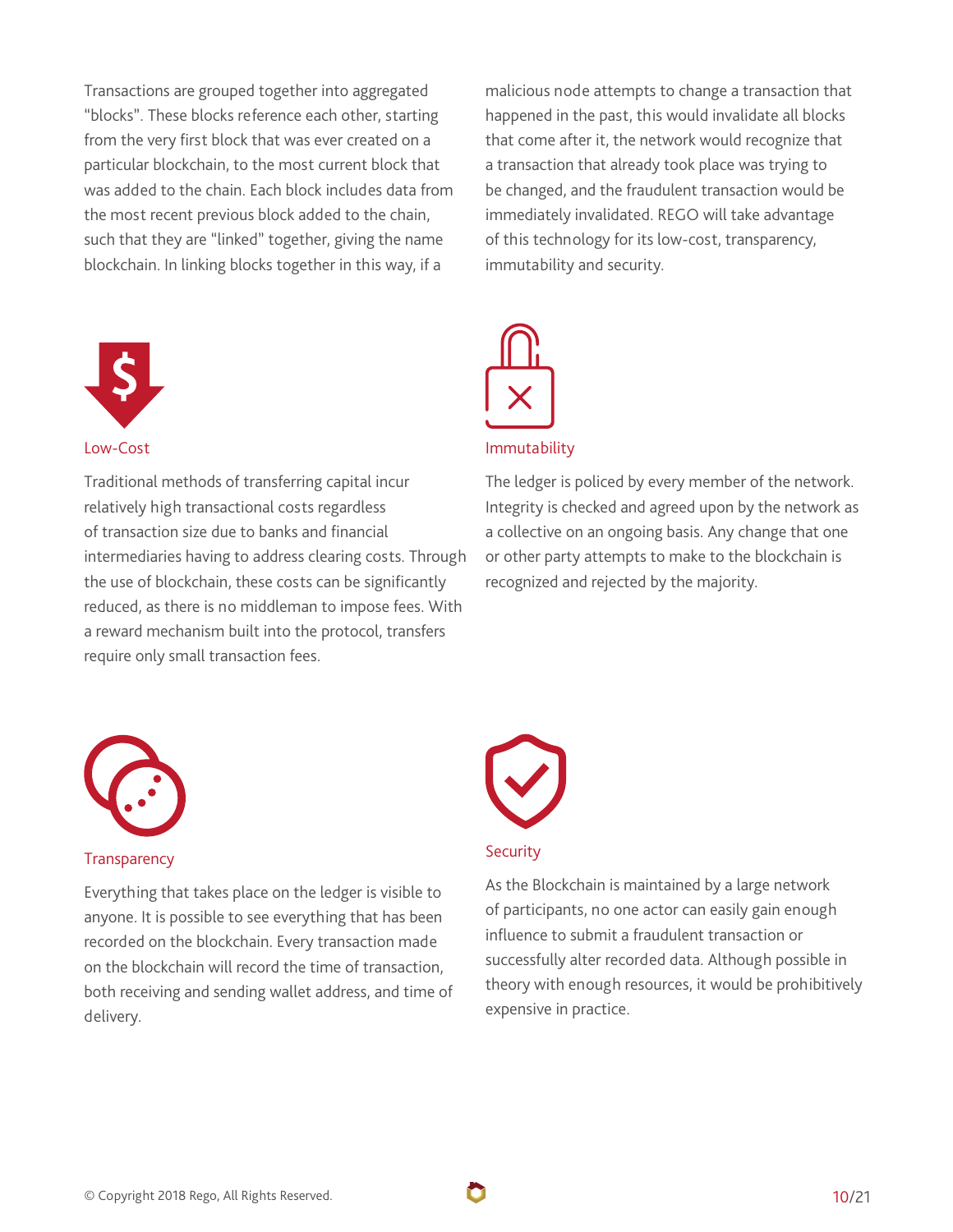## **REGO Token**

REGO token is the cryptocurrency created for users of our property platform as well as the real estate ecosystem and will be available at our Initial Coin Offering (ICO). It is the preferred payment method for acquisition on the platform as it eliminates the time-consuming banking process and unnecessary fees. It is also recorded on the decentralized and distributed ledgers of blockchain and, as such, will be secured and immutable. Furthermore, using tokens as payment, the purchaser could will qualify for up to 20% discount off the cash price.

Over time, REGO tokens will be listed on all major cryptocurrency exchanges to provide easy access to the tokens and the trading of them.

#### *Implementation of REGO Token (REGO)*

REGO will be implemented on the Ethereum blockchain as an ERC-20 token. The Ethereum blockchain is currently the industry standard for issuing custom digital assets and smart contracts. The ERC20 token interface allows for the deployment of a standard token that is compatible with the existing infrastructure of the Ethereum ecosystem, such as development tools, wallets, and exchanges.

Ethereum's ability to deploy Turing complete trustless smart contracts enables complex issuance rules for cryptocurrencies, digital financial contracts, and automated incentive structures. These advanced features and active ecosystem make Ethereum a natural fit for REGO.

## *Smart Contract*

The records of transaction on blockchain are transparent and secure. History and ownership of each property will be recorded on a blockchain audit trail that can be traced through the numerous nodes along the chain. The record will be based on a ledger system which will be decentralized across the REGO

blockchain. The sale and purchase of a property as well as ownership is managed by the smart contract distributed ledger system. Subsequent buyer of the property will be able to trace the ownership trail through REGO blockchain. Our platform will allow easy access to do so.

The transaction works on the algorithm of Smart Interactive Contract. Smart contract family is written in the Solidity language native to the Ethereum platform. Ethereum was chosen as the most trustworthy environment for execution of Turing complete smart contracts. Typically, a smart contract will set up algorithm to enable the self enforcement and self execution of the contract. Once both seller and buyer has executed the smart contract using their private key coupled with the system public key, the contract is deemed executed and consummated. A typical smart contract performs the terms of the contract with pre-programmed codes.

An example use case would be when a user logs into the REGO platform, they choose a property to purchase. They will then pay a deposit using REGO. The buyer will then to given 14 days to settle the balance purchase price using REGO. The grace period for payment will expire on 11.59pm of the 14th calendar day. The algorithm will program a 14-day period as a deadline, which when expired, the property will automatically be forfeited and be returned as unsold units to the REGO site property listing. The deposit sum will be set to be forfeited concurrently. However, in the event the buyer settles the balance purchase price within the stipulated 14 calendar days, the Sale Contract is deemed closed. REGO blockchain will record the person has the new legal and beneficial owner to the property. The system will concurrently be prompted to forward the legal documents to the local land registry for title deed registration.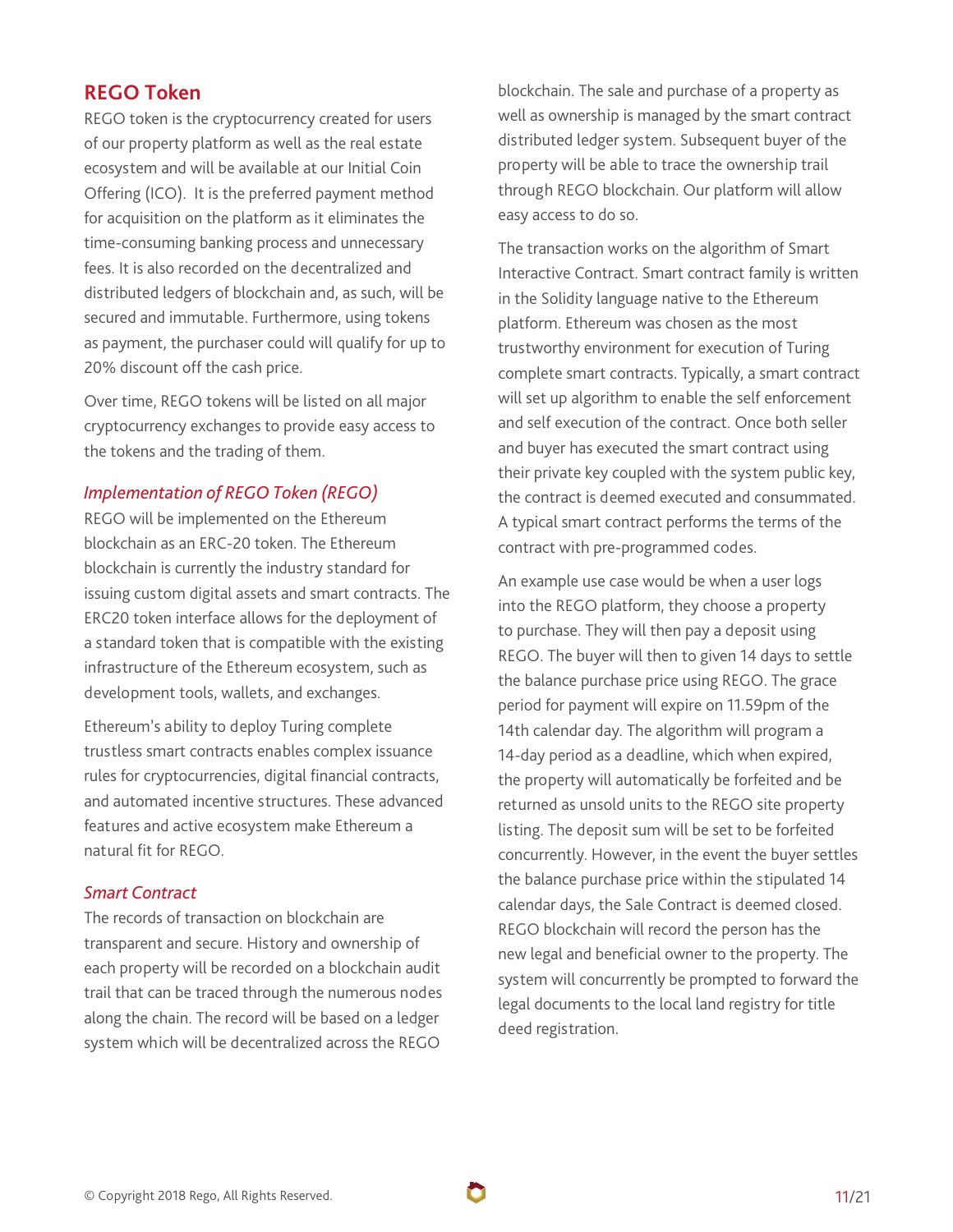# REGO ECOSYSTEM

REGO tokens can be utilized to purchase properties and access blockchain based technology for property management and the real estate eco-system. Over time the REGO platform will expand its property pool to other countries in Asia and Europe.

Real estate related expenses such as brokerage, legal fees, builders, renovator, maintenance, service fee, consulting and managing agent can also be managed and maintained within the REGO platform and potentially paid through REGO tokens. This can be done using ERC20 compatible mobile wallets for easy transactions. Overtime, the REGO platform will grow to include single and multi-unit residential investment properties and commercial properties which can be listed by the public and managed on the REGO platform through incentivization with REGO tokens.

## **Types of Property on the Listing**

The listing on the REGO platform will begin with below market rental properties in the United States, followed by market valued single and multi-unit residential investment properties and will eventually include commercial properties and third-party listings. All these properties will be sourced from various agents and brokers and will be verified directly by the REGO team.

REGO team utilizes a systematic approach in sourcing for quality below market value properties from owners and agents as well as engages a series of due diligence to ensure genuity of the properties to be listed on the platform.

While the platform is sourcing below market value properties in the U.S. market, REGO will begin expanding into other markets in Malaysia, Canada, Australia and Europe, using the same rigorous screening and property management processes perfected by the REGO team in the U.S. and leveraging our established affiliates in those countries. The goal is to present the same quality property listing with more geographical coverage to maximize opportunities. Over time, REGO listing will cover all major real estate markets globally.

## **Property Management Tools**

Property management involves many activities and payment transactions, from signing rental contracts, rent collection to repair, maintenance, etc. By using the REGO platform and having smart contract protocol implanted, all contracts, activities and related payment transactions will be recorded on distributed ledgers for transparency, security and immutability purposes. When REGO token is adapted as means for payment the process will be even more efficient. The self-enforcement nature of a smart contract in the REGO platform can facilitate repossession of property in the case of default in tenancy. By virtue of the smart contract protocol, the tenant could be locked out by a pre-programmed smart lock installed to the premises for example. The landlord could regain possession of his property hassle free in this case.

## **Property Development Tools**

Property development is currently very complicated with many contracts, activities and payment transactions involving multiple parties. By utilizing smart contract protocol implanted in all real estate contracts, transfer of title and ownership of real estate can be recorded in the blockchain and retrieved within minutes which would in turn significantly reduce recording cost and timing. To take it further,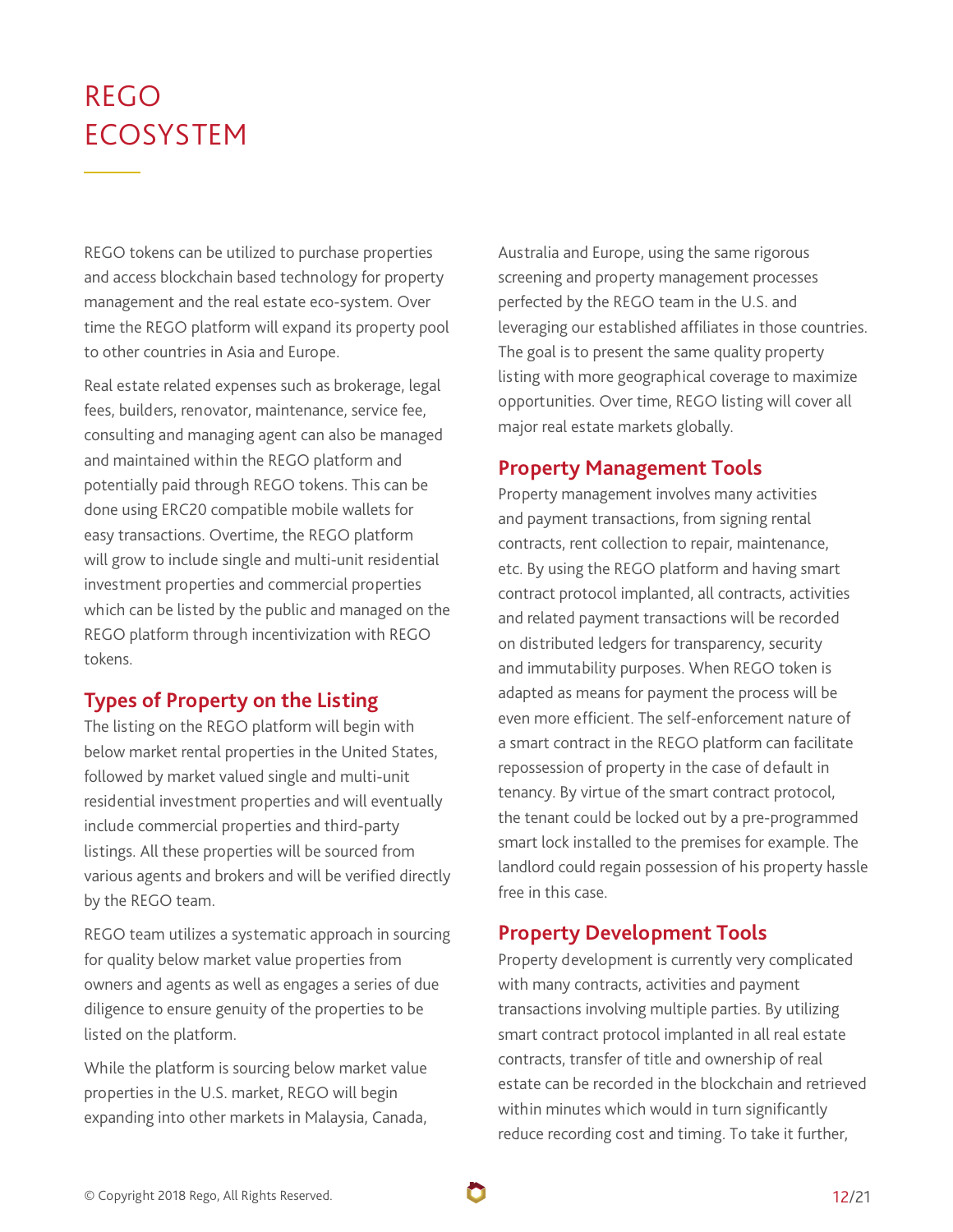transfer of interest, possession and control over real estate, which are not within the current title

registration system, can be traced by all parties and stakeholders. Property fraud & forgery, misrepresentation and withholding of information by party can be prevented. Property development activities and related payment transactions will be recorded on distributed ledgers for transparency, security and immutability purposes. When REGO tokens are adapted as means for payment, the process will be even more efficient.

## **Property Management**

Purchasing and managing property post-acquisition takes a lot of effort, from hiring property management for rental and maintenance, to dealing with tax and other related governmental filings. Such activities are further complicated if the investors are from overseas with minimal to no experiences

in dealing with operational issues. REGO can make arrangements for all of these services for the overseas investors, allowing them to focus solely on the investment decision.

For investors that prefer to invest in the property through a corporation or other legal entity, REGO can set up the legal entity to take ownership of the property for the buyer before closing all within the REGO platform. All rental contracts, property management and other related professional services can be set up under a legal entity before closing. This is the most efficient way for the investor to invest in real estate overseas.

REGO platform provides a network of service providers, namely lawyers, tax agents, title companies, secretarial services, property managers, contractors, renovators, servicemen etc. REGO token can be used as payment for these services.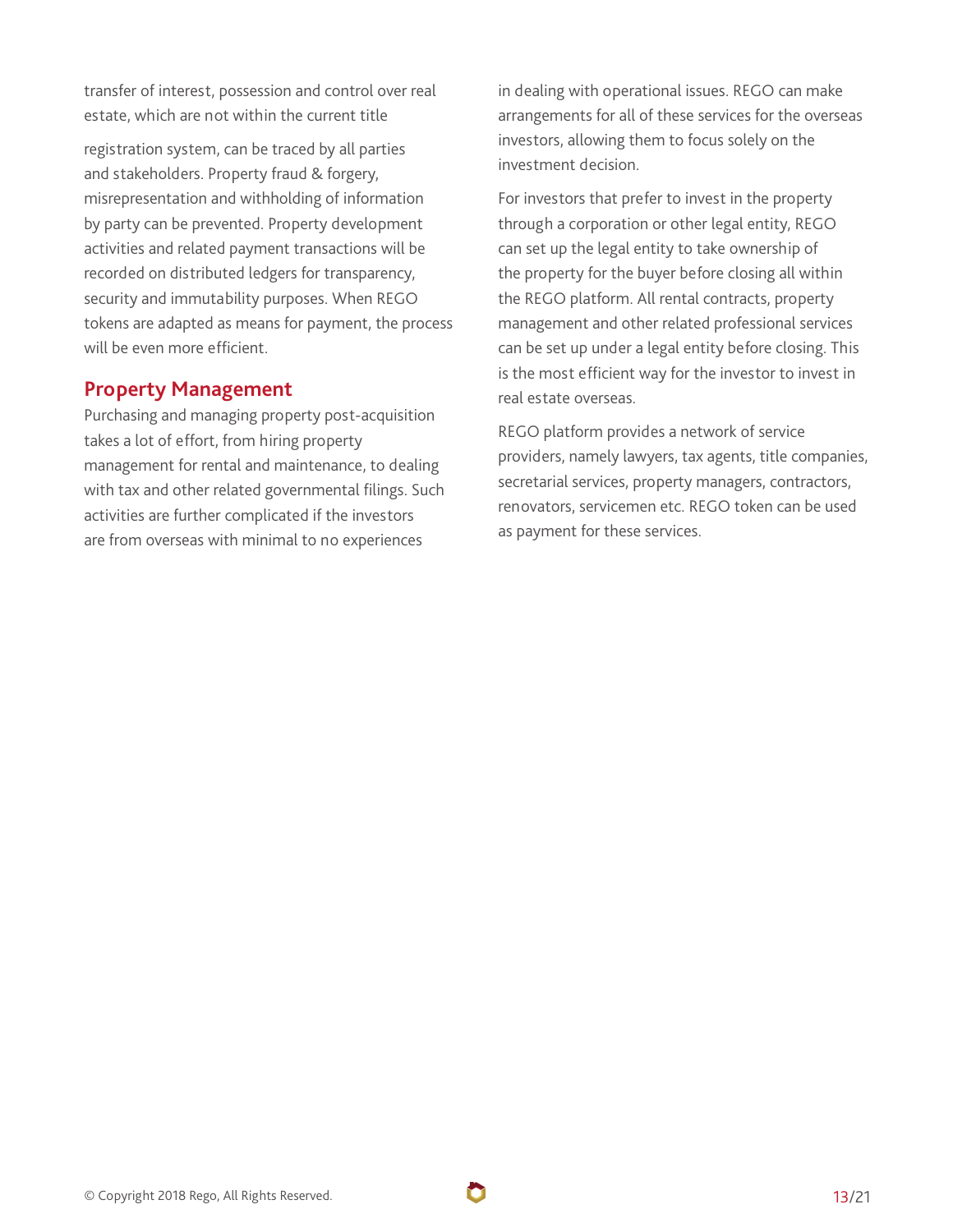# ROADMAP

The property listing and technology development roadmaps below can and likely will change, especially as market conditions fluctuate and the competitive landscape shifts, along with user demand changes.

The roadmap is intended as an outline for how REGO intends to continue extending and expanding the platform to achieve our overarching real estate goals.



#### **TECHNOLOGY DEVELOPMENT PROPERTY LISTING**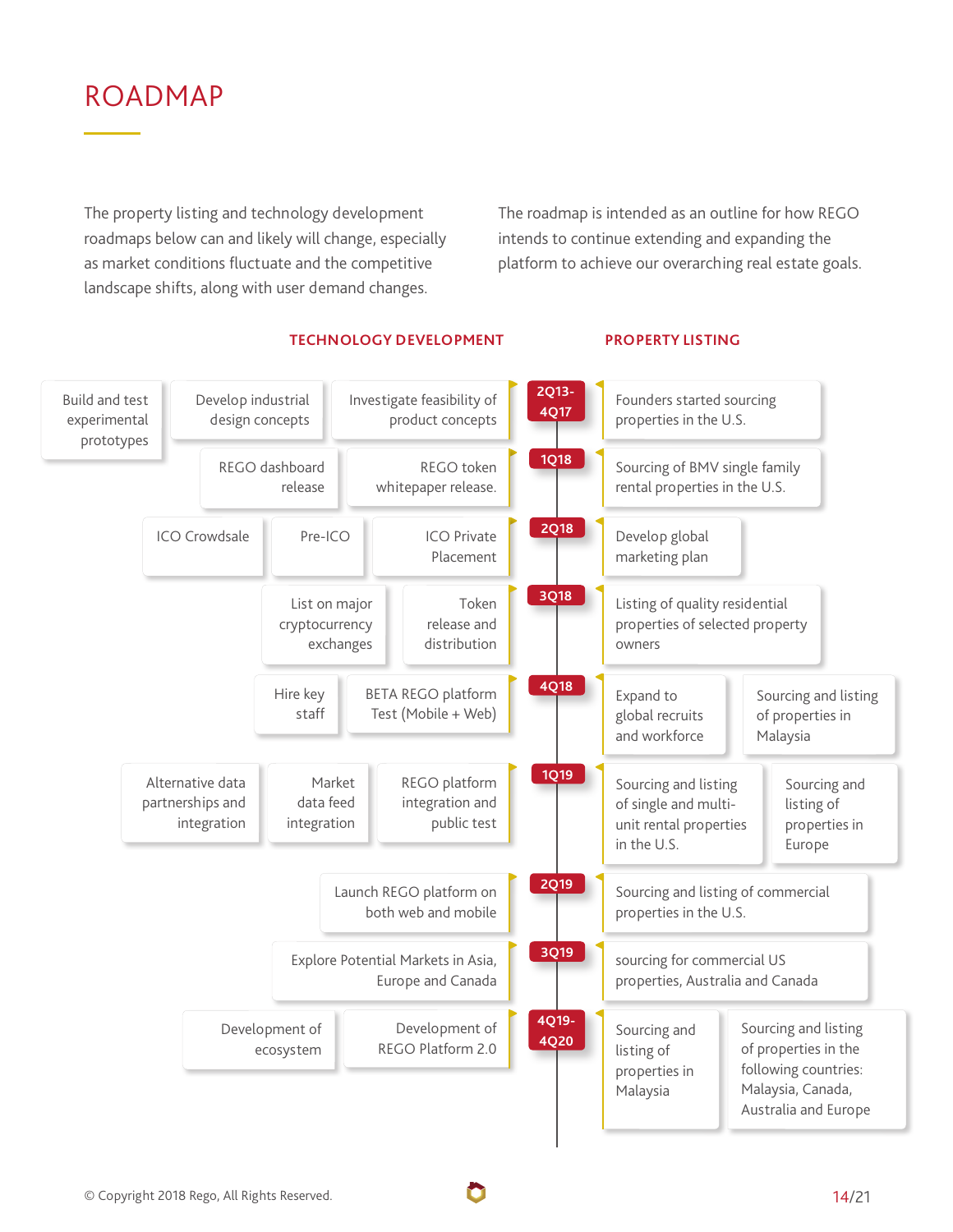# TOKEN SALE DETAILS

#### Presale Details

The token sale will fund the full development, marketing and adoption of the REGO platform. The sale will begin on May 1st, 2018, and will end on July 31st, 2018, or when the hard cap of 20,000 ETH is reached.



# TOTAL SUPPLY **55,000,000 REGO**

CIRCULATING SUPPLY **39,600,000 REGO** 

HARD CAP

# **20,000 ETH**

## EXCHANGE RATE

**1 ETH = 1,600 REGO\*** 

# **1 REGO = 0.000625 ETH = \$0.53 USD\***

Each REGO token will be priced at 0.000625 ETH, with bonuses on depending on the period of purchase. The total supply of tokens will be 55,000,000. 72% of the total supply of REGO will be distributed during the token crowdsale. Each REGO token will be priced at 0.000625 ETH at the start of the token sale with bonuses on a sliding scale depending on the period of purchase.

The next stage bonus applies when either the allocated token supply for a stage or the date arrives.

The bonus is specified in



*\*The next stage bonus applies when either the allocated token supply for a stage or the date arrives.*

*\*Exchange rate at time of publishing*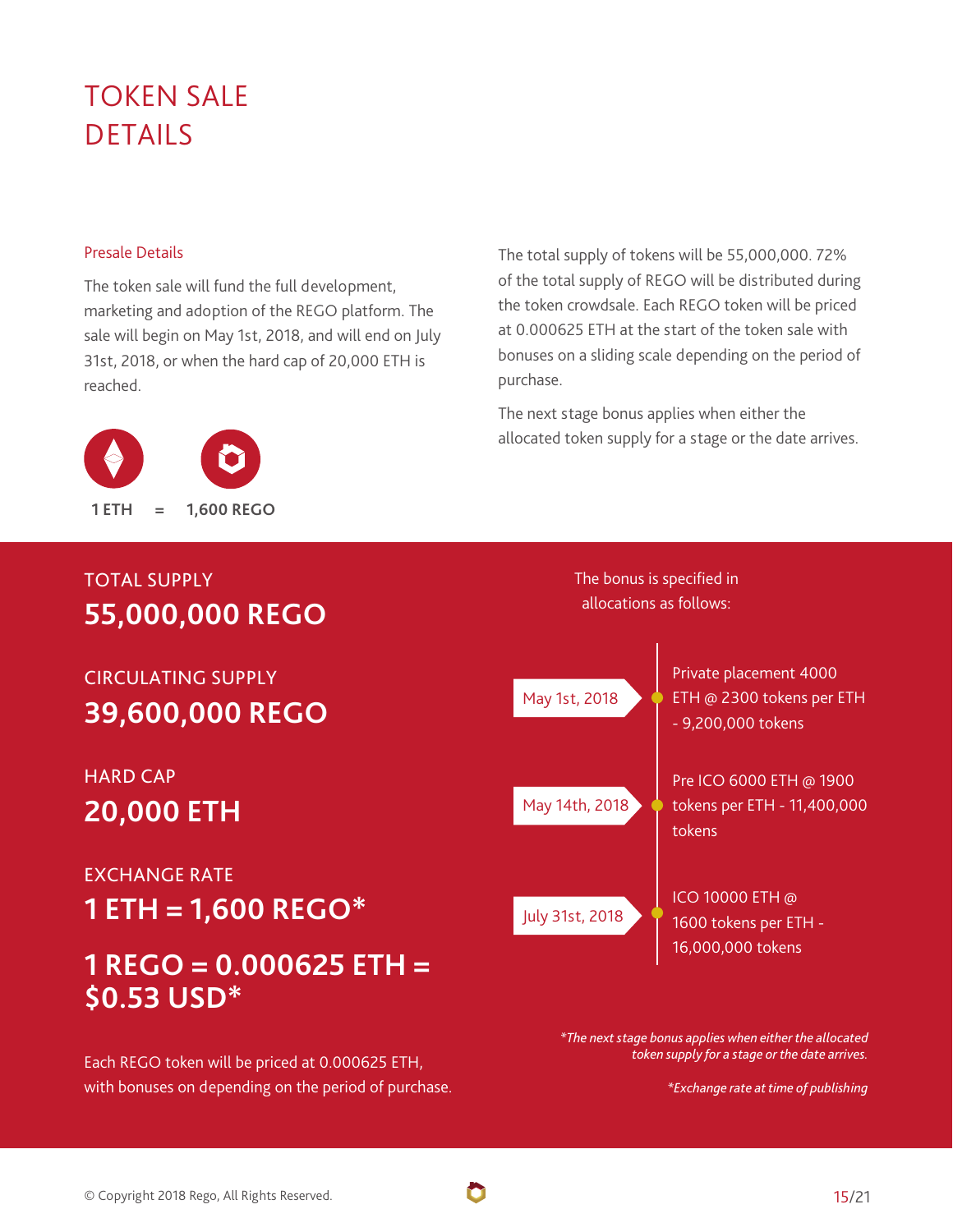# **Token Allocation**

The total supply of REGO token available will be 55,000,000, of which 72% will be allocated to the token sale.



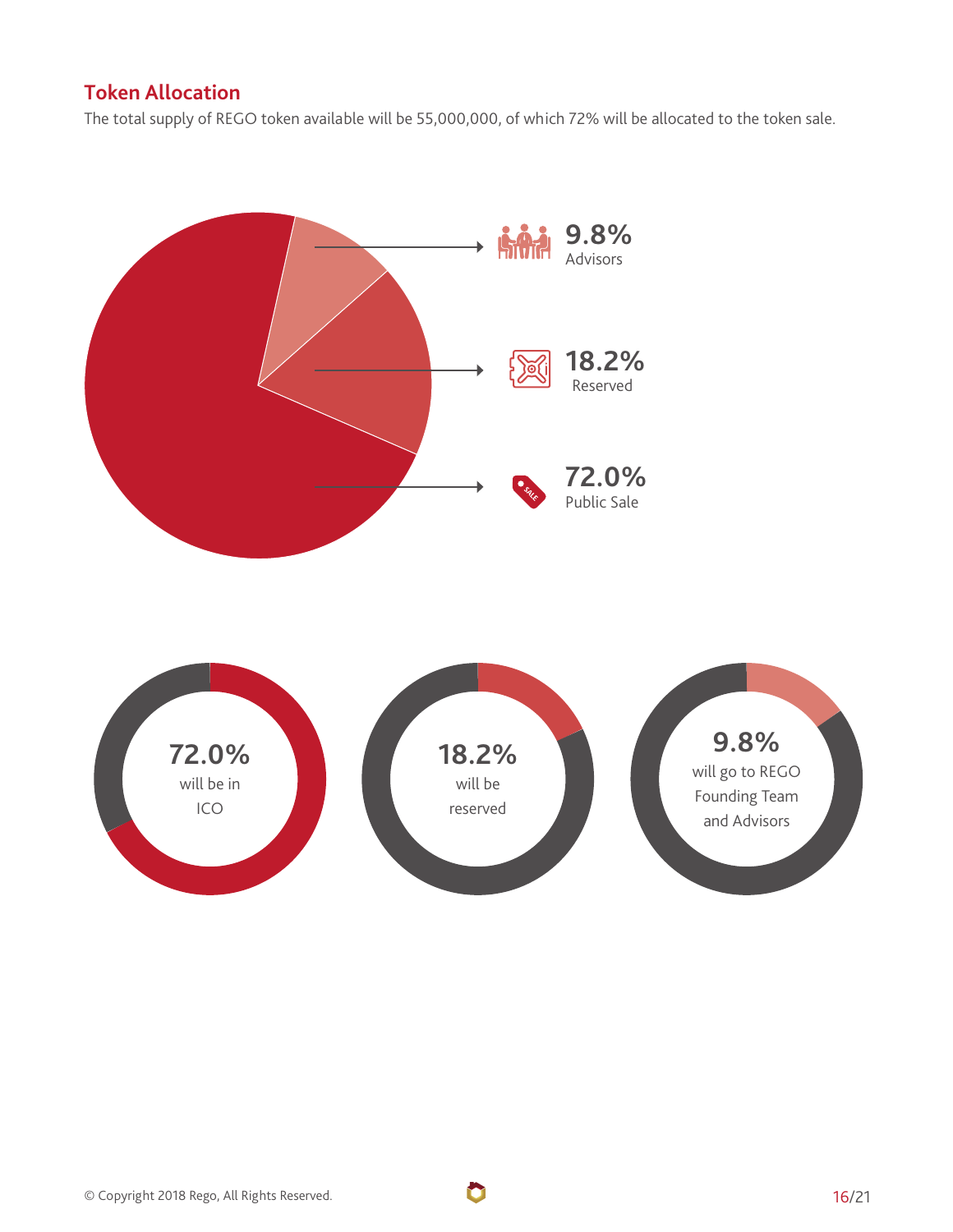# USE OF FUNDS

Funds raised during the REGO ICO will be used for the development of the REGO platform and for the ongoing expenses required to support the growth of the ecosystem.



## **Governance**

The founders of REGO will be responsible for the efficient use of funds resulting from any sale of tokens from the REGO Token Reserve. Over time, ETH and REGO tokens will be exchanged to cash for the sourcing of properties for resale on our REGO platform.

REGO Platform and its utility features will serve as a launch pad for REGO Tokens, ensuring its technological superiority and widespread adoption in the initial stages, but the future value of REGO Tokens will be determined by the global cryptocurrency investment community.

By 2020 the initial REGO vision and architecture will have been implemented and deployed. REGO will then work on the continuous evolution of the REGO Blockchain and will be maintained by the Founders of REGO.

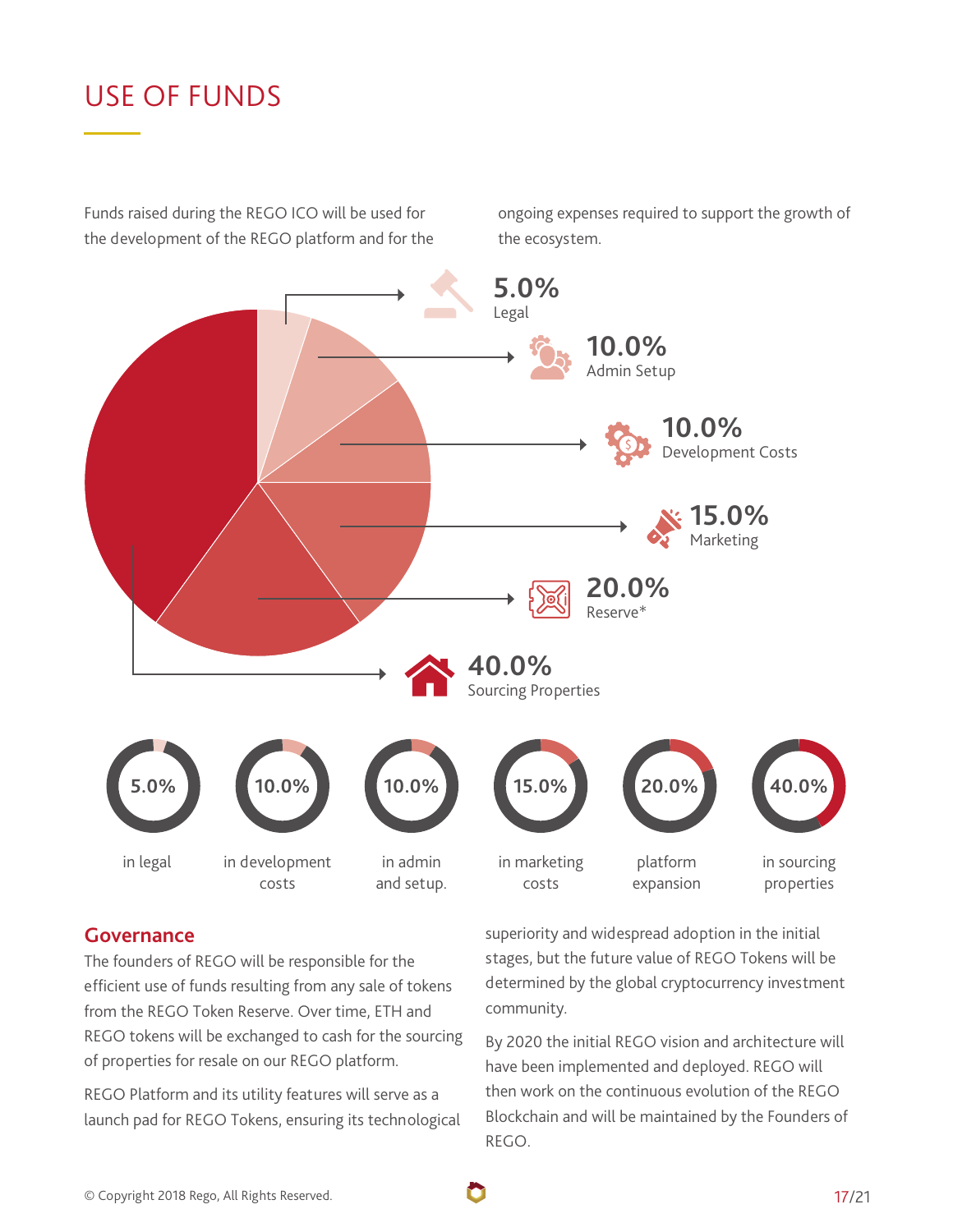# TEAM

The REGO founding team, which has an unparalleled ratio of world class advisors, specialize in a wide variety of fields including real estate, blockchain, finance, legal, and more. To become part of the team, each of its current members had to show proven

past performance and were chosen carefully by the founder of REGO. The core development team members have years of experience in building scalable projects for users across the world.

## **Founders**



# **LIONELL TAN (TAN PENG ENG)**

*CEO & Founder*

*2012-present CEO Natnaes Investments LLC.*



A successful commodities trader who started his trading career with a Japanese based commodities trading company called ORIENTAL Commodities who went on to head a team of traders in OCBC Futures before moving on to running a boutique fund trading FX with GAIN Capital while investing in value properties from 2004 in Malaysia and later expanded his expertise to the USA in 2013. Ever since then, he has build a portfolio of properties that were sourced through his network of real estate agents and property managers in the US. All properties sourced had to have a minimum 15% yield.



# **DAVID BRAUT**

*Company Advisor*

#### *2012-present: Vice President at VELTRUST.* lin

David has the spirit of entrepreneurship. He strives for excellence and embraces the risks in life. He enjoys working and learning from people from all sources of life.



# **JAIAN CUTTARI**

*Marketing Advisor*

## *2012-present: Founder, CEO at VELTRUST.*



Jaian Cuttari is the CEO of Veltrust, a global advisory firm operating in Washington DC. With his broad knowledge of the many facets of business and market forces, he uses Veltrust to connect clients from a diverse range of industries to opportunities in the government and private sectors. Currently, Veltrust is at the forefront of utilizing blockchain technology to meet the needs of the global real estate market.

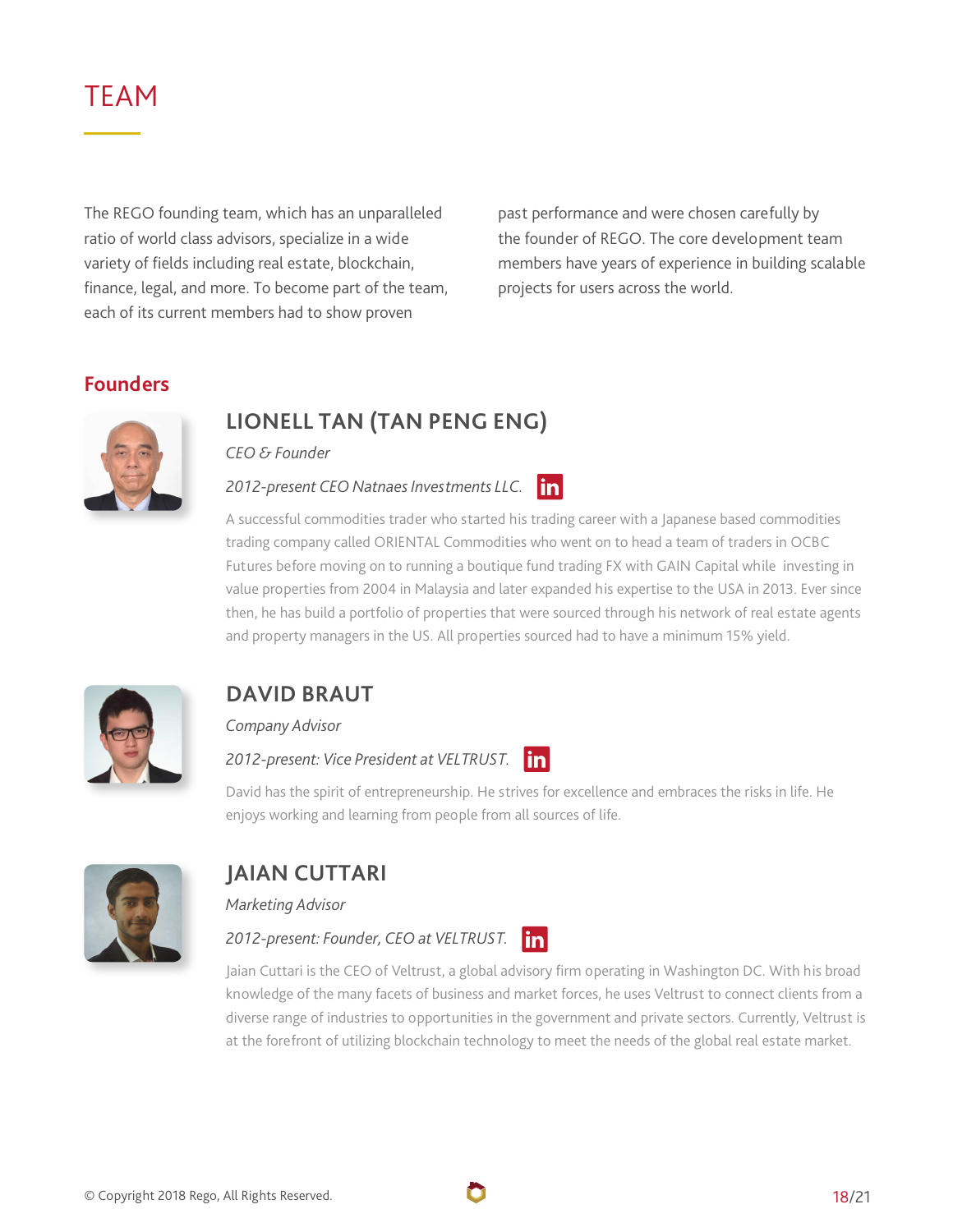

# **HARSHA CUTTARI**

*Blockchain & Crypto Advisor*



*B.S. Electrical Engineering (University of Maryland)*

*2016-present: CTO, Architect, Lead Engineer at AQUA LLC.*

## *2012-present: Co-founder, CEO, Architect, Lead Engineer at KROLEO.*

Harsha founded Kroleo Studios to build a digital agency committed to encompass high quality web design & application development. At Kroleo, he's at the forefront of brand and communication strategy for their client portfolio. Trained as a designer, he has led several marketing campaigns, including full web development and online strategy consulting, for clients large and small in the Mid-Atlantic region.



## **ELIZABETH SIEW WAI KIT**

*Company Advisor & Legal Tech Counsel* lin

Elizabeth Siew is the new voice for property technology and legal technology in the region. She is one of the few female Technopreneur in Asia, and is active in the various tech scenes in this region. She cofounded the first end-to-end Real Estate Legal Technology company in the Malaysia and Singapore – LePro System Berhad and LePro System Pte Ltd. Now expanding her reach to Thailand, Vietnam, Hong Kong and many more Asian countries.

She started as a real estate and conveyancing lawyer years ago. During the last property bull run, she was one of the top investors' lawyer in the country. She spoke on the topic of property law, real estate legal as well as creative investment legalities. In recent years, she has expanded her area of practice to technology particularly in areas of real estate and legal technology development and advisory. She is one of the founding members of Malaysia Proptech Association. She has authored two best selling book entitled 'Smart Property Investors Know The Law' and 'Smart Property Investor Know the Law in CREATIVE INVESTMENT'.

Today her passion and mission is to merge tech with real estate and legal, utilizing artificial intelligence, machine learning, block chain, smart contract and legal tech to achieve seamless property ownership and home living across Asia.



# **TONY LAU**  *Advisor*

Tony is a seasoned executive, investment banker, private equity and angel investor. He has strong experiences in investing, managing, growing, and financing of businesses from multi-national corporations, infrastructure projects to startups. He is currently active in startups in blockchain, cryptocurrency/ICO, artificial intelligence and software as well as infrastructure project in satellite and energy.

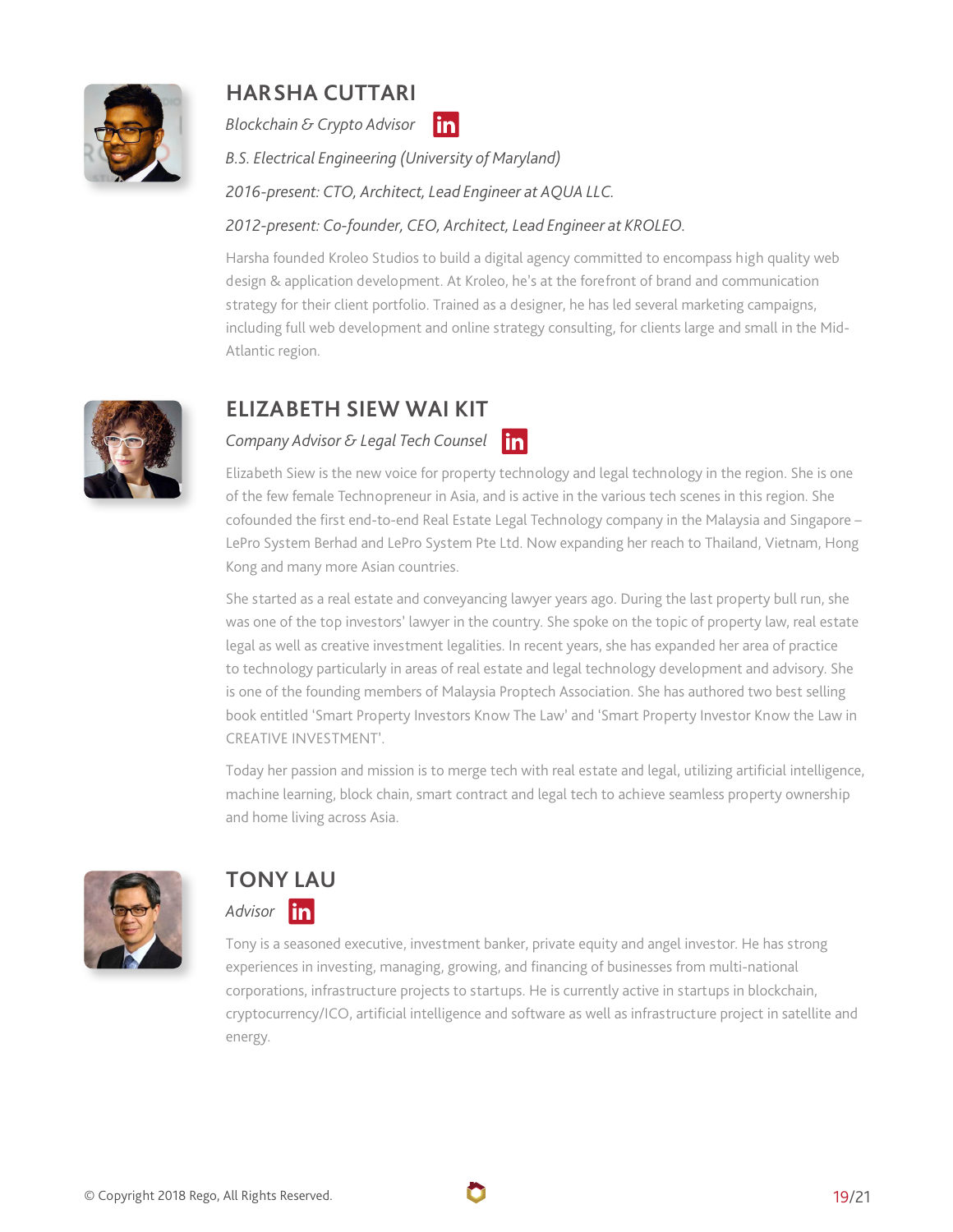# **Other Notable Team Members**



# **LEOW YUEN FONG**  *Marketing: Shanghai*

Leow Yuen Fong, started his career in the financial industry through rank and file. He graduated with diploma in Investment Analysis organized by Malaysia Association of Productivity in collaboration with Western Australia Institute of Technology (Curtin University of Technology) and Permodalan Nasional Berhad (National Investment Company). Through the years, Leow has been incharge of asset management where he doubled the value of his company portfolio within a year of inception. He is also incharge of business turnaround, operations, customer services and marketing. Leow is now a Director of Marketing & Sales, involving all international matters as well as financial investment for the group.



# **SEAN TAN**  *Community Media Manager*

Sean has previous experience in launching community initiatives such as building online forums, launching ambassador programs and creating event series. He is a great people person with exceptional customer service skills and the ability to moderate both online and offline conversations. He acts as the face and voice of our brand and manage all community communications.



## **OKECHI ONYEJE**

*Blockchain & Crypto Advisor*



*B.S. Computer Engineering (University of Maryland) 2016-present: Lead Developer at VISTAPRINT.*

## *2012-present: Co-founder, CTO, Architect at KROLEO.*

Okechi is an applications developer committed to user experience. He is knowledgeable across multiple programming languages and frameworks including Java, PHP, MySql, Solidity, Ruby, and more. As Technical Director for Kroleo Studios, he ensures all code written is structured well, has the potential to grow and expand as the need arises, and that sound development practices and methodologies, including an agile process, are utilized.



**OMAR EL-MIHILMY** lin.

*Blockchain & Crypto Advisor*

*2016-present: Software Development Engineer at AMAZON*

*2012-present: Lead Developer at KROLEO.*

Omar is a designer and front-end developer at Kroleo Studios. He focuses on creating thoughtful, innovative interactive work brought to life through a well-coordinated use of cutting-edge web technology. Omar has built large-scale web applications in a variety of environments. His area of expertise include: Java, Android development, HTML/JS/CSS, C, Python and more.